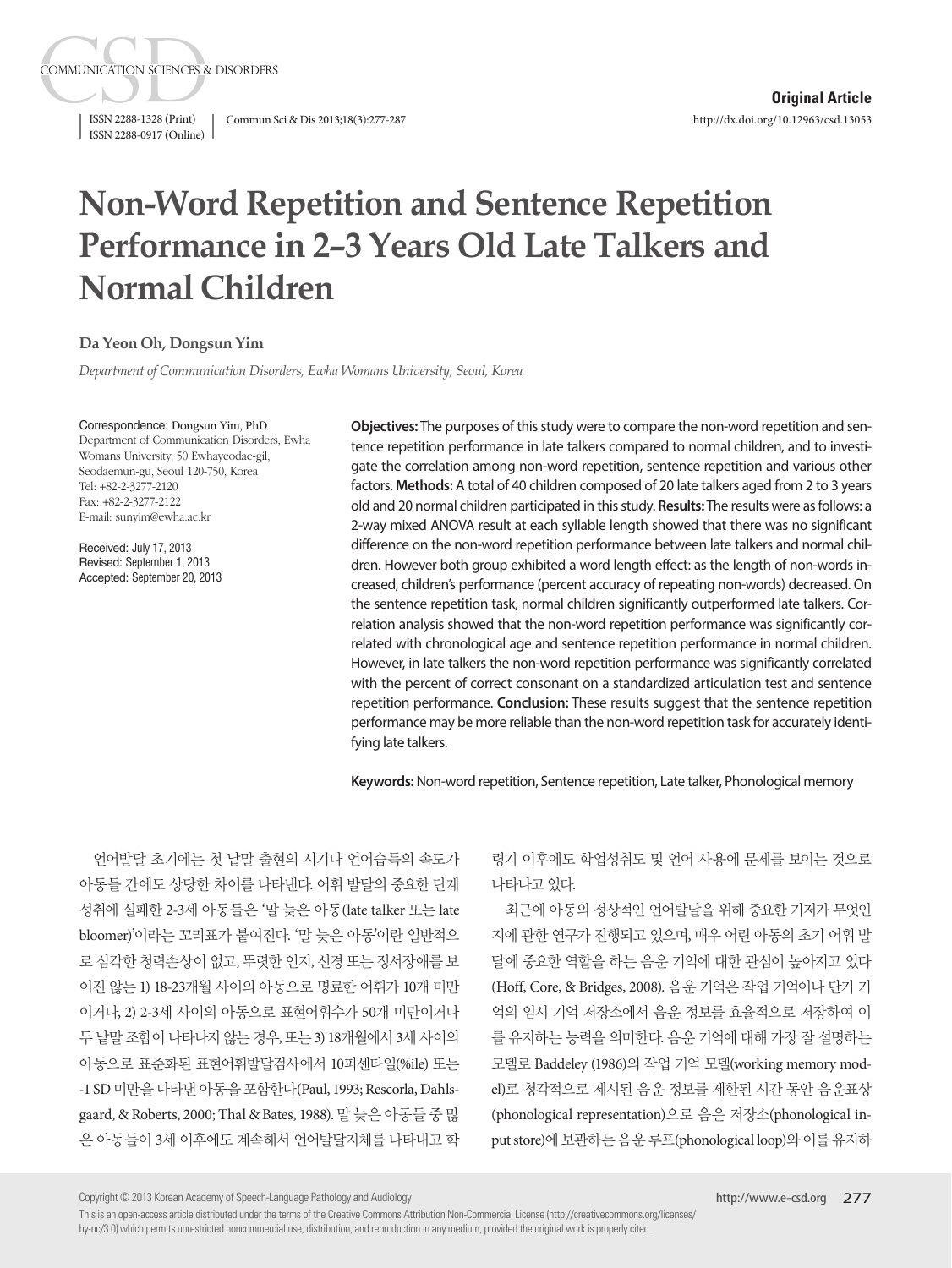기 위하여 지속적인 리허설(rehearsal; subvocal articulation rehearsal)이반복되는과정이다.

음운 기억은 작업 기억의 하위 체계인 음운 루프를 사용한 기술 로 어린 아동의 어휘 발달 및 읽기 발달과 밀접한 관련이 있다고 알 려져 있다. 음운 기억은 언어발달 초기부터 형성하여 어린 아동의 언어발달에 중요한 영향을 미친다. 음운 기억과 기존의 어휘 지식 이 새로운 단어를 학습하는데 유기적으로 연결되어 중요한 역할을 한다(Baddeley, Gathercole, & Papagno, 1998).

음운 표상과 음운 기억이 연결되어 아동의 음운 발달과 어휘 발 달 사이의 관계 중에서 아동의 초기 어휘에 미치는 어휘선택 효과 도 포함하게 되는데 이것은 초기 습득한 음소가 첫 낱말에 과잉 표 상되는 결과를 낳고, 아동 내에서도 초기 습득한 음소가 없는 단어 보다 초기에 습득한 음소가 있는 단어를 더 쉽게 학습하는 결과를 낳는다(Leonard, Schwartz, Morris, & Chapman, 1981). 또한 많은 음소 목록을 가진 아동들은 더 많은 어휘들을 가진 경향이 있으며 (Stoel-Gammon & Sosa, 2007), 어휘적으로 조숙한 아동에 의해 산출되는 말소리의 음운 특성은 그 나이에 좀 더 전형적 아동들의 어휘를 가진 아동들보다 더 발달되어 있다(Smith, McGregor, & Demille, 2006).

이러한 이유로 유아의 어휘 발달에서 중요한 역할을 하는 음운 기억을 살펴보는 연구가 활발히 이루어지고 있다. 또한 유아의 음 운 기억 용량을 측정하는 것으로 비단어따라말하기(Archibald & Joanisse, 2009; Coady & Evans, 2008; Gathercole, 2006; Lee, Yim, & Shim, 2012; Stokes, Wong, Fletcher, & Leonard, 2006)와 문장 따라말하기(Ahn & Kim, 2002; Archibald & Joanisse, 2009; Conti-Ramsden, Botting, & Faragher, 2001; Devescovi & Caselli, 2007; Lee, 2001; Stokes et al., 2006)가 국내외 많은 연구자들에 가장 폭넓 게 사용되고 있으며, 어린 아동들 중 말 늦은 아동을 짧은 시간에 선별해 낼 수 있는 과제로 두 과제가 유용하게 사용되고 있다.

비단어따라말하기와 문장 따라말하기는 청각적으로 제시된 단 어나 문장을 듣고 아동이 즉시 따라말하는 과제로 음운 기억 및 기 억과정, 청각정보 처리 과정, 말 산출 과정 등의 다양한 요인으로부 터 영향을 받으므로 이러한 요인 중 한 가지라도 어려움이 있는 아 동들은 비단어따라말하기와 문장 따라말하기 수행능력에 있어서 문제를 갖게 된다(Alloway, Gathercole, Willis, & Adams, 2004; Archibald, 2008). 그러나 비단어따라말하기와 문장 따라말하기는 여러 가지 인지 메커니즘을 가지고 있어 비단어따라말하기와 문장 따라말하기가 음운 작업 기억만을 정확하게 측정하는지에 대한 논 란이 있다. 하지만 비단어따라말하기와 문장 따라말하기는 리허설 능력 습득과 음운 저장 능력에 기반을 둔 음운 작업 기억 능력을 효

과적으로 측정하는 도구로 널리 쓰이고 있다(Kohnert, Windsor, & Yim, 2006).

또한 비단어따라말하기는 언어장애 아동을 선별하는 검사도구 로 사용되어 왔다(Bishop, North, & Donlan, 1996; Conti-Ramsden et al., 2001; Dollaghan & Campell, 1998). Weismer 등(2000)은 비단어따라말하기 과제를 사용하여 비단어따라말하기 과제가 표 준화된 검사도구보다 단순언어장애 아동을 확인하는데 있어 언어 능력의 문화적 편견을 덜 받는다고 주장하였다. 이러한 연구들은 비단어따라말하기가 언어장애 아동 또는 말 늦은 아동을 선별하 는데유용한방법이라는것을뒷받침한다.

Gathercole와 Baddeley (1989)은 비단어따라말하기는 음운 작 업기억을측정하는도구로기억의구성요소인음운정보의임시적 인 저장을 유지하는 것이라고 하였다. 이 구성요소는 어휘 사전에 안정적으로 음운 표상을 형성하는 과정이 필수적인 것으로 어휘 발달에 중요한 역할을 한다. Gathercoel와 Baddeley (1989)는 비단 어따라말하기 수행과 어휘 발달의 종단연구를 통해 음운 작업 기 억 능력이 초기 언어발달 능력의 어휘 발달을 지원한다고 하였다. 그러나 약 5세 이후 아동들은 점점 더 어휘지식을 새로운 단어를 반복하는데 적용할 수 있게 어휘 지식이 비단어따라말하기 수행을 지원한다고 하였다. 따라서 어휘 관계의 강도는 연령이 증가하면서 감소하지만 많은 어휘 목록을 가진 아동이 비단어따라말하기 과제 를 잘 수행하는 경향이 있다(Gathercole & Adams, 1993). 그러나 음운 작업 기억은 어휘 지식과 매우 어린 아동의 비단어따라말하 기 수행(Zamuner, Gerken, & Hammond, 2004)과 청소년기를 통 해 단어 학습에 영향을 미치는 증거가 된다.

문장 따라말하기는 비단어따라말하기와 마찬가지로 언어장애 아동을 선별하는 데 효과적인 검사도구로 선행연구들에 의하면 말 늦은 아동의 문장 따라말하기 수행 패턴이 단순언어장애 아동의 구문산출과 일치하며(Manhardt & Rescorla, 2002; Paul, Hernandez, Taylor, & Johnson, 1996), 말 늦은 아동은 의미영역, 화용영역 의 다른 영역보다 특히 구문영역의 발달 속도가 느리다고 주장하였 다(Paul, 1993; Rescorla et al., 2000). Paul (1993)은 2세 전후의 말 늦은 아동들의 대부분이 3-4세에 이르러서도 수용 및 표현 어휘력 은 향상되나 구문발달은 계속 지체된다고 하였다. 따라서 이러한 말 늦은 아동들의 언어를 평가할 때는 정확한 구문영역의 평가가 중요하며 이러한 문장따라말하기 과제가 말 늦은 아동을 선별하 는데유용한방법이라는것을뒷받침한다.

Ahn과 Kim (2000)은 3세 단순언어장애 아동과 정상 아동의 구 문적 난이도에 따른 문장 따라말하기 수행력과 명료도를 비교한 결과, 단순언어장애 아동이 정상 아동보다 모든 구문적 난이도에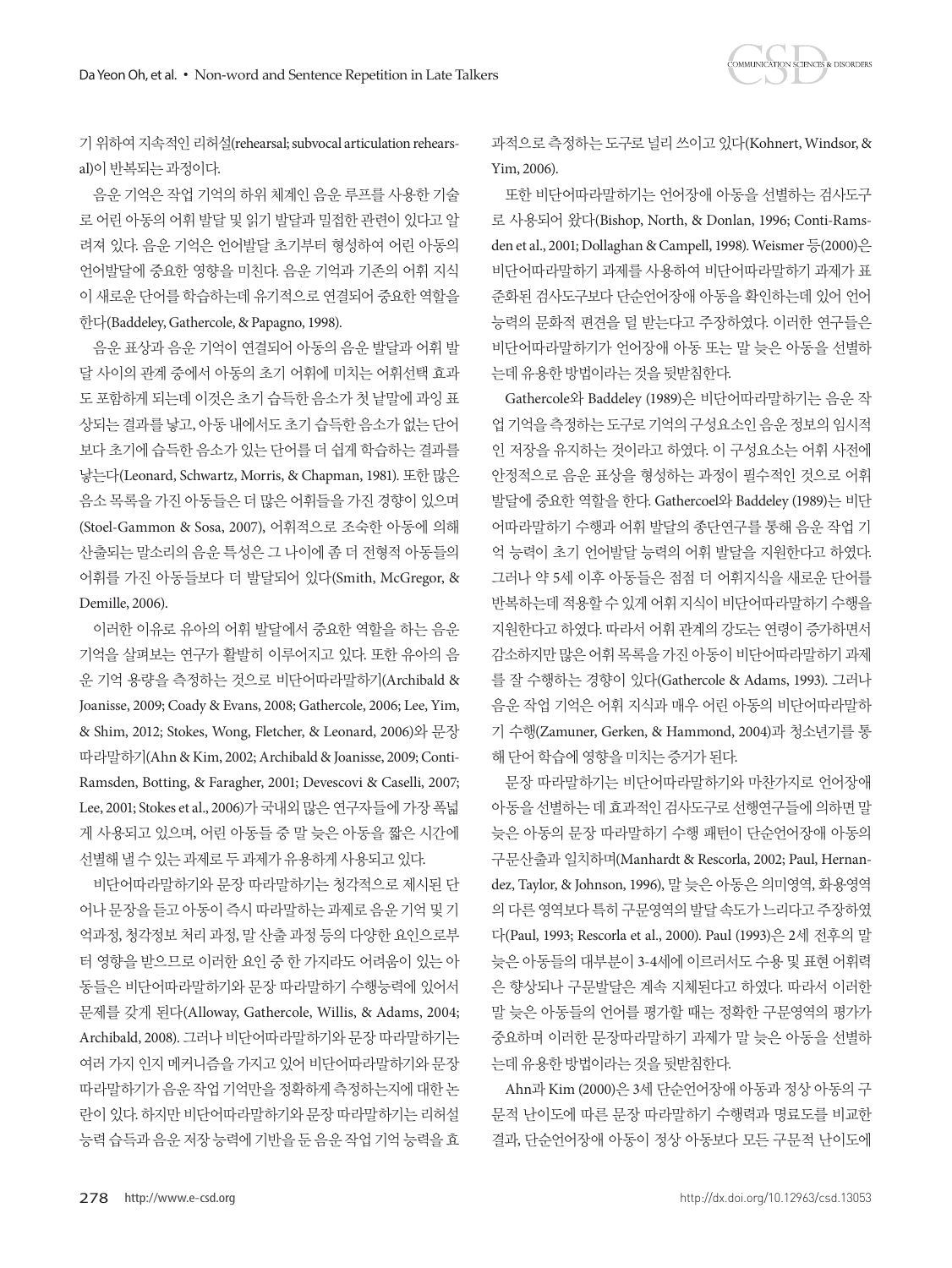서 수행력이 낮았으며 문장구조의 복잡성에 더 민감하게 반응하였 다. Devescovi와 Caselli (2007)는 2-4세아동에게문장따라말하기 를 실시한 결과, 나이가 어릴수록 전보식 문장으로 따라말하다가 연령이높아짐에따라오류가사라지고문장의길이도길어져아동 의 구문능력을 잘 반영한다고 하였다. Lee (2001)는 3세 단순언어 장애 아동을 대상으로 문장 따라말하기에 나타나는 조사 처리 능 력을 비교한 결과 단순언어장애 아동이 일반 아동에 비하여 낮은 수행을 보이고 생략, 대치, 첨가의 순으로 오류가 많이 나타난다고 하였다. 이러한 연구결과를 통해 단순언어장애 아동이나 말 늦은 아동은 구문론적 결함이 있고, 특히 구문 영역의 발달이 느리다고 보고한연구들과일치한다(Paul, 1993; Rescorla et al., 2000).

많은 연구들은 영어권 언어를 사용하는 어린 아동을 대상으로 시행된 연구들로 비단어따라말하기와 문장 따라말하기 과제를 이 용하여말늦은아동을선별할수있다(Archibald & Joanisse, 2009; Conti-Ramsden et al., 2001)고 보고한 반면에 최근에 밝혀진 바로 Stokes 등(2006)의 광둥어(Cantonese)연구에서는 문장 따라말하 기에서만 말 늦은 아동을 선별할 수 있다는 결과가 나왔다. 그 이유 는 영어와 스웨덴어는 복잡한 음소 배열 구조와 다양한 강세 패턴 과 조음이 어려운 자음을 가지고 있지만 광둥어는 적은 음소 목록, 단순한 음소 배열 구조 및 변함없는 강세를 가지고 있어 비단어따 라말하기수행에차이를보이지않았다.

한국어의 특성을 살펴보면 영어와 스웨덴어와 달리 광둥어처럼 적은 음소 목록(초성 18개와 종성 7개)과 단순한 음소 배열 구조 ([C]V[C])를 가지고 있으며, 강세 변화가 없는 특성을 가지고 있다. 따라서 비단어따라말하기와 문장 따라말하기를 사용하여 영어권 의 선행연구들과 비교하여 비슷한 결과를 도출해 낼 수 있는지 살 펴보고 또한 다르다면 어떻게 다른지 알아보고 그것이 의미하는 바 가 무엇이지 살펴보는 연구가 필요하다.

그러므로 본 연구에서는 2-3세 말 늦은 아동과 정상 아동을 대 상으로 비단어따라말하기와 문장 따라말하기를 실시하여 각 집단 간 비단어따라말하기 수행력과 문장 따라말하기 수행력 차이를 살펴보고자 한다. 각 집단에서 다양한 변인들(생활연령, 수용어휘 력검사 점수, 자음정확도, 비단어따라말하기 수행력, 문장 따라말 하기수행력) 간상관관계를살펴보고자한다.

# 연구 방법

# 연구 대상

본 연구의 대상은 생활연령이 2-3세인 말 늦은 아동 20명과 정상 아동 20명, 총 40명의아동을대상으로하였다.

말늦은아동에대한선별기준은다음과같다. 첫째, 한국형 Denver II 검사(Shin, Han, Oh, Oh, & Ha, 2002)에서 언어영역을 제외 한 모든 발달 영역에서 정상에 속하고, 둘째, 수용·표현 어휘력검사 (Receptive & Expressive Vocabulary Test, REVT; Kim, Hong, Kim, Jang, & Lee, 2009) 중 수용 어휘력검사에서 -1.25 SD 미만에 속하 고, 셋째, 우리말 조음·음운평가(Urimal Test of Articulation and Phonology, U-TAP; Kim & Shin, 2004)에서 해당 연령의 정상범위 에 속하고, 넷째, 부모와 교사 보고에 의해 시각, 청각, 신체, 정서 문 제가 없다고 보고된 아동으로 선정하였다.

또한 정상 아동은 첫째, 한국형 Denver II 검사(Shin et al., 2002) 에서 모든 발달 영역에서 정상에 속하고, 둘째, REVT 중 수용 어휘 력검사에서 해당 연령의 정상범위에 속하고, 셋째, U-TAP에서 해 당 연령의 정상범위에 속하고, 넷째, 부모와 교사 보고에 의해 시각, 청각, 신체, 정서 문제가 없다고 보고된 아동으로 선정하였다.

본 연구에서 선정된 대상자의 생활연령과 수용·표현 어휘력검사 중 수용 어휘력검사 점수, 우리말 조음·음운평가 자음정확도의 두 독립표본*t*검정결과는 Table 1에제시하였다.

말 늦은 아동과 정상 아동 집단의 다양한 변인에 차이가 있는지 에 대한 검정 결과, 생활연령과 우리말 조음·음운평가의 자음정확 도에서는 집단 간 유의한 차이가 없었으나, 수용 어휘력검사 점수 (*t*=-6.747, *p*<.05)에서두집단간유의한차이가있는것으로분석 되었다.

## 검사도구 및 절차

비단어따라말하기는 Lee 등(2012)의 비단어따라말하기 과제로 각 음절길이(2, 3, 4, 5, 6음절)마다 4개씩, 총 20개의 단어로 구성되 었다. Lee 등(2012)의비단어따라말하기과제를살펴보면, Lee (2010) 의 비단어따라말하기 단어목록에서 단어유사성이 낮은 20개의 단 어를 전이빈도(phonotacitic probability)가 낮은 음절의 음소를 전 이빈도가 높은 음절의 음소로 수정하였고, 친숙한 음성 균형(phonetic balance)을 적절하게 맞출 수 있도록 음소를 수정하거가 첨가

**Table 1.** Demographic information of both groups

|                    | Late talkers $(n=20)$ |      |       | Normal children $(n=20)$ |           |  |
|--------------------|-----------------------|------|-------|--------------------------|-----------|--|
|                    | Mean                  | SD   | Mean  | SD                       |           |  |
| Age (mo)           | 37.20                 | 4.07 | 37.00 | 467                      | .144      |  |
| REVT-R (raw score) | 8.90                  | 4.15 | 23.65 | 8.67                     | $-6.861*$ |  |
| U-TAP (PCC)        | 9577                  | 542  | 98.34 | 2.51                     | $-1.929$  |  |

REVT-R= Receptive & Expressive Vocabulary Test-receptive (Kim, Hong, Kim, Jang, & Lee, 2009); U-TAP= Urimal Test of Articulation and Phonology (Kim & Shin, 2004); PCC = percentage of correct consonant.  $*p$  < .05.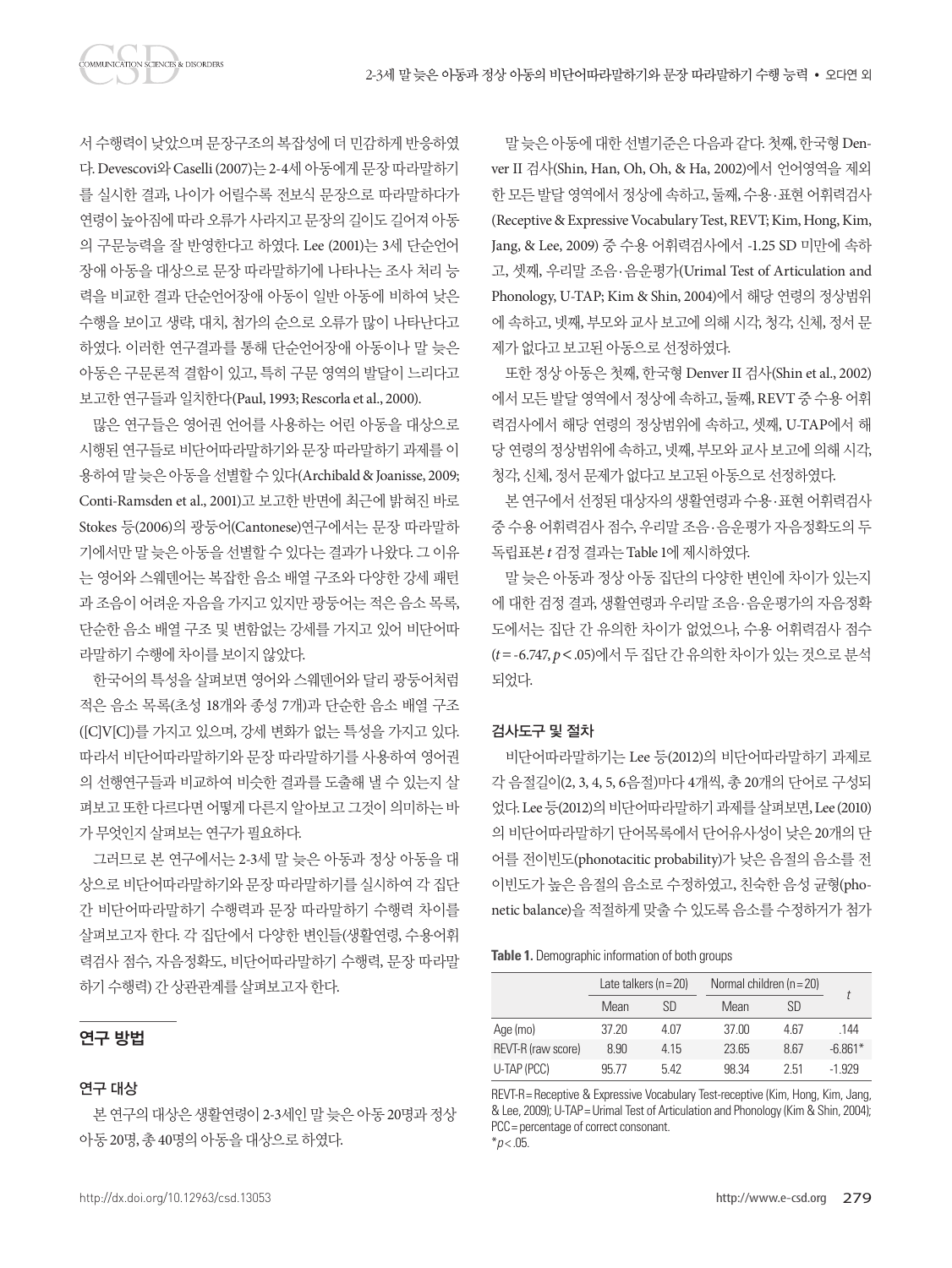

하였다. 본 연구에서 사용할 비단어따라말하기 과제는 Appendix 1 에제시하였다.

문장 따라말하기는 Ahn과 Kim (2000)의 문장 따라말하기 과제 로 3낱말 단문, 5낱말 단문, 접속복문, 내포복문 각 9개씩, 총 36개 의 문장으로 구성되었다. 이 문장 목록은 2-3세 아동의 평균 문장 길이가 2-3낱말이므로 가장 짧은 문장의 길이를 3낱말(3낱말 단문) 로 구성되었고, 5낱말 단문, 접속복문, 내포복문의 낱말 수는 모두 5낱말로 하여 문장들 간에 낱말 수의 차이가 없도록 구성되었다. 본 연구에서 사용한 문장 따라말하기 과제는 Appendix 2에 제시 하였다.

#### 검사의 실시 절차 및 방법

검사는 소음이 없는 조용한 장소에서 연구자와 아동 일대일로 진 행하였다. 비단어따라말하기 과제는 2음절, 3음절, 4음절, 5음절, 6 음절 길이 순으로 제시하였다. 문장 따라말하기는 예비문항, 3낱말 단문, 5낱말 단문, 5낱말 접속복문, 5낱말 내포복문 순으로 제시하 였다. 또한 연구자는 비단어따라말하기의 단어 목록과 문장 따라말 하기의문장을충분히연습한후에실시하였다. 아동의모든발화는 스마트폰(삼성 SHW-M250S)을 사용하여 오디오 녹음을 하였다.

#### 자료 분석 방법

본 연구에서는 한국어 청각 단어 재인 자료분석 방법에서 음소 보다 음절이 중요한 역할을 한다는 연구 결과(Choi & Nam, 2002) 에 근거하여 비단어따라말하기와 문장 따라말하기를 정확하게 산 출한 음절의 비율에 근거하여 정반응률을 산출하였다. 제시문항 의 음절이나 문장이 아동의 반응에 나타나고 위치도 바른 경우는 정반응으로, 그렇지 않은 경우는 오류로 처리하여, 각 문항마다 정 확하게 따라말한 음절의 퍼센티지를 계산하였다. 정확한 발음과 경미한 왜곡은 정반응으로, U-TAP (Kim & Shin, 2004)에서 일관 되게 나타난 조음 오류 이외의 생략과 대치는 오류로 점수를 산출 하였다. 첨가 또한 오류로 여겨 전체 정반응한 음절의 수에서 첨가 된 음절의 수를 빼고, 아동이 정확하게 따라 말한 후에 다시 정정하 여 틀리는 경우나, 틀리게 따라 말한 후에 다시 정정하여 바르게 말 하는경우모두정반응한것으로간주하였다.

#### 자료의 통계적 처리

본 연구에서는 IBM-SPSS ver 20.0 (IBM, Armonk, NY, USA)을 사용하여 자료분석을 실시하였다. 2-3세 말 늦은 아동과 정상 아동 의 집단 간 음절길이에 따른 비단어따라말하기 수행력 차이를 알 아보기 위해 이원혼합분산분석(two-way mixed ANOVA)를 실시

하였으며, 구문적 난이도에 따른 문장 따라말하기 수행력 차이를 알아보기 위해 이원혼합분산분석(two-way mixed ANOVA)를 실 시하였다. 또한 각 집단에서 비단어따라말하기, 문장 따라말하기 와 다양한 변인들(생활연령, 수용어휘력검사 점수, 우리말 조음·음 운평가 자음정확도) 사이의 상관관계를 알아보기 위해 Pearson의 적률상관계수를구하여측정하였다.

### 연구 결과

#### 말 늦은 아동과 정상 아동의 비단어따라말하기 수행률 비교

말 늦은 아동과 정상 아동 간 음절길이에 따른 비단어따라말하 기정반응률의차이에대한분산분석결과는 Table 2와같다.

말 늦은 아동과 정상 아동의 두 집단 간 음절길이에 따른 비단어 따라말하기 수행을 비교한 결과, 음절길이에 따라 두 집단 간 유의 미한 차이가 나타나지 않았다(*F*(1, 36)=4.103, *p*>.05). 집단 내 음절 길이에 따른 수행을 비교한 결과, 두 집단 내 통계적으로 유의미한 차이를 나타냈으나(*F*(4, 144)=25.273, *p*<.05), 음절길이에 따른 집단 간 상호작용 효과는 통계적으로 유의미한 차이는 나타나지 않았다  $(F_{(4, 144)} = 1.531, p > .05).$ 

통계적으로 유의성을 보인 음절길이에 따른 정반응률의 Bonferroni 사후비교분석을 실시한 결과, 유의한 차이가 있는 음절길이는 2음절과 4음절, 2음절과 5음절, 2음절과 6음절, 3음절과 5음절, 3 음절과 6음절, 4음절과 6음절, 5음절과 6음절이었다(*p*<.05).

#### 말 늦은 아동과 정상 아동의 문장 따라말하기 수행률 비교

말 늦은 아동과 정상 아동 간 구문적 난이도에 따른 문장 따라 말하기정반응률의차이에대한기술통계는 Table 3과같다.

말 늦은 아동과 정상 아동의 두 집단 간 구문적 난이도에 따른 문장 따라말하기 수행을 비교한 결과, 두 집단 간 문장 따라말하기 수행력에 통계적으로 유의미한 차이가 나타났다(F(1, 36) = 11.241, *p*<.05). 집단 내 구문적 난이도에 따라 문장 따라말하기 수행력에

**Table 2.** Non-word repetition performance (%) in late talkers and normal children

| Syllable length |       | Late talkers $(n=20)$ |            | Normal children ( $n = 20$ ) |
|-----------------|-------|-----------------------|------------|------------------------------|
|                 | Mean  | SD                    | SD<br>Mean |                              |
| 2 syllable      | 93.75 | 12.50                 | 97.50      | 6.04                         |
| 3 syllable      | 91.25 | 13.91                 | 92.08      | 13.10                        |
| 4 syllable      | 80.70 | 18.99                 | 84.38      | 17.50                        |
| 5 syllable      | 76.00 | 19.03                 | 83.25      | 15.15                        |
| 6 syllable      | 59.17 | 21.01                 | 74.37      | 16.13                        |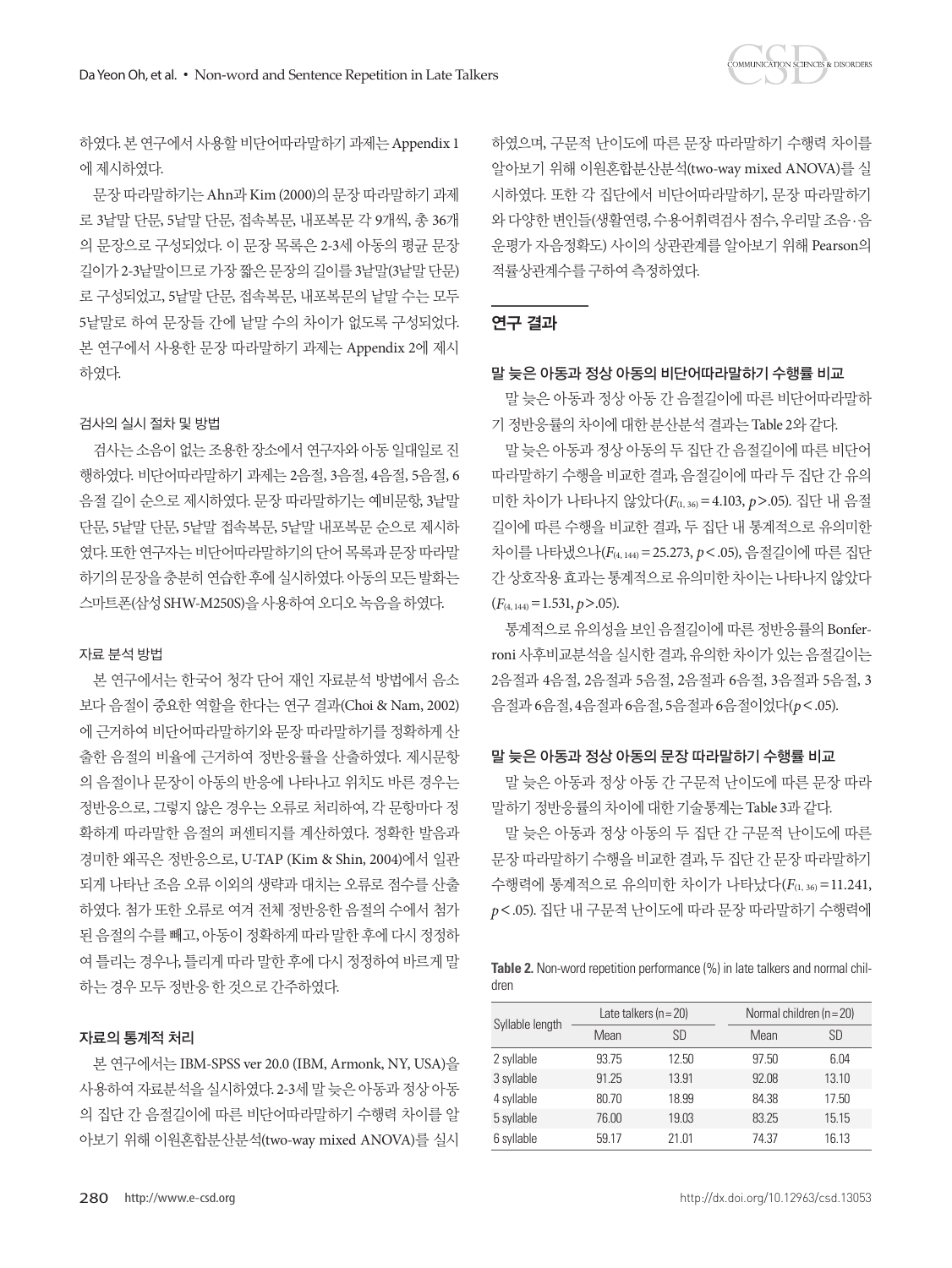

**Table 3.** Sentence repetition performance (%) of late talkers and normal children

|                      |       | Late talkers $(n=20)$ | Normal children ( $n = 20$ ) |       |
|----------------------|-------|-----------------------|------------------------------|-------|
| Syntactic complexity | Mean  | SD                    | Mean                         | SD    |
| 3 word simple        | 68.40 | 21 21                 | 84.51                        | 14 04 |
| 5 word simple        | 39.60 | 16.54                 | 56.94                        | 20.04 |
| Combined complex     | 40.62 | 20 24                 | 62.98                        | 21 10 |
| Embedded complex     | 35.97 | 19 21                 | 59.26                        | 22 24 |

**Table 4.** Correlations among variables in normal children (n = 20)

|                      | Age      | Receptive<br>vocabulary | <b>PCC</b> | Non-word<br>repetition |
|----------------------|----------|-------------------------|------------|------------------------|
| Age                  |          |                         |            |                        |
| Receptive vocabulary | $.609**$ |                         |            |                        |
| <b>PCC</b>           | $-145$   | $-.071$                 |            |                        |
| Non-word repetition  | $.470*$  | .230                    | .000       |                        |
| Sentence repetition  | .389     | $.601***$               | .058       | $618***$               |

PCC = percentage of correct consonant.

\**p* < .05, \*\**p* < .01.

통계적으로 유의한 차이가 나타났으나(*F*(3, 108) =132.726, *p*<.05), 구문적 난이도에 따른 집단 간 상호작용 효과는 통계적으로 유의 한 차이가 나타나지 않았다( $F_{(3, 108)} = 2.349$ ,  $p > .05$ ).

통계적으로 유의성을 보인 구문적 난이도에 따른 정반응률의 Bonferroni 사후비교분석을 실시한 결과 유의한 차이가 있는 문장 은 3낱말 단문과 5낱말 단문, 3낱말 단문과 접속복문, 3낱말 단문 과내포복문, 접속복문과내포복문이었다(*p*<.05).

## 다양한 변인과 비단어따라말하기 정반응률 간의 상관관계

정상 아동 집단에서 다양한 변인과 비단어따라말하기 정반응률 간의 상관관계

정상 아동 집단에서 다양한 변인과 비단어따라말하기 수행력 간에상관분석결과는 Table 4과같다.

정상 아동 집단 내에서 다양한 변인 간 상관계수를 살펴보면 생 활연령과 수용어휘력검사 점수 간 상관계수는 .609 (*p*<.01)로 유 의미한 정적 상관관계를 보였다. 생활연령과 비단어따라말하기 정 반응률 간의 상관계수는 .470 (*p*<.05)으로 정적 상관을 나타냈고, 문장 따라말하기 정반응률과 비단어따라말하기 정반응률 간의 상관계수는 .618 (*p*<.01)로유의미한정적인상관관계를나타냈다.

# 말 늦은 아동 집단에서 다양한 변인과 비단어따라말하기 정반응률 간의 상관관계

말 늦은 아동 집단에서 다양한 변인과 비단어따라말하기 수행

**Table 5.** Correlations among variables in late talkers (n=20)

|                      | Age       | Receptive vo-<br>cabulary | <b>PCC</b> | Non-word<br>repetition |
|----------------------|-----------|---------------------------|------------|------------------------|
| Age                  |           |                           |            |                        |
| Receptive vocabulary | $.611***$ |                           |            |                        |
| <b>PCC</b>           | .044      | .081                      |            |                        |
| Non-word repetition  | .239      | .262                      | $.479*$    |                        |
| Sentence repetition  | .319      | .336                      | .376       | $.876***$              |

PCC = percentage of correct consonant.

\**p* < .05, \*\**p* < .01.

력간에상관분석결과는 Table 5와같다.

말 늦은 아동 집단 내에서 다양한 변인 간 상관계수를 살펴보면, 생활연령과수용어휘력검사점수간상관계수는 .611 (*p*<.01)로유 의미한 정적인 상관관계를 보였다. 또한 우리말 조음·음운평가의 자음정확도와 비단어따라말하기 정반응률 간의 상관계수는 .479 (*p*<.05)로 상관을 나타냈고, 문장 따라말하기 정반응률과 비단어 따라말하기 정반응률 간의 상관계수는 .876 (*p*<.01)으로 높은 정 적인상관을나타냈다.

# 논의 및 결론

본 연구는 2-3세 말 늦은 아동과 정상 아동의 비단어따라말하기 와 문장 따라말하기 수행 능력을 분석하였다. 연구결과 첫째, 두 집 단은 음절길이가 길어질수록 정반응률이 통계적으로 유의미한 차 이가 나타났다. 두 집단 모두 2음절, 3음절, 4음절, 5음절, 6음절순 으로 음절길이가 증가함에 따라 저조한 수행을 나타내어 음절길이 가증가할수록음운기억수행이저하되는음절길이효과(Lee, 2010; Gathercole & Baddeley, 1994)를보여주었다. 이러한결과는비단어 따라말하기는 청각적 기억, 음운 부호화 음운 조합과 말 산출과 같 은 여러 가지 능력을 요구하는 과제로 음운 기억 용량이 형성되는 단계인 2-3세의 말 늦은 아동과 정상 아동은 음절길이가 증가할수 록 저조한 수행능력을 보이는 것은 음운 기억 용량뿐만 아니라 청 각적 기억, 음운 조합과 말 산출과 같은 여러 가지 능력에 영향을 받 았다고 설명할 수 있다. 또한 Stokes 등(2006)의 광둥어(Cantonese) 연구에서는 4-5세 단순언어장애 아동과 정상 아동의 비단어따라 말하기 수행에 차이를 보이지 않았다. 광둥어가 적은 음소 목록, 단 순한 음소 배열 구조 및 변함없는 강세를 가지고 있어 비단어따라 말하기 수행에는 차이를 보이지 않았다. 두 집단 간 비단어따라말 하기 수행에 차이를 보이지 않은 것은 적은 음소 목록(초성 18개, 종성 7개), 단순한 음소 배열 구조([C]V[C]) 및 변함없는 강세를 가 지고있는한국어의특수성을반영하는것이라할수있다.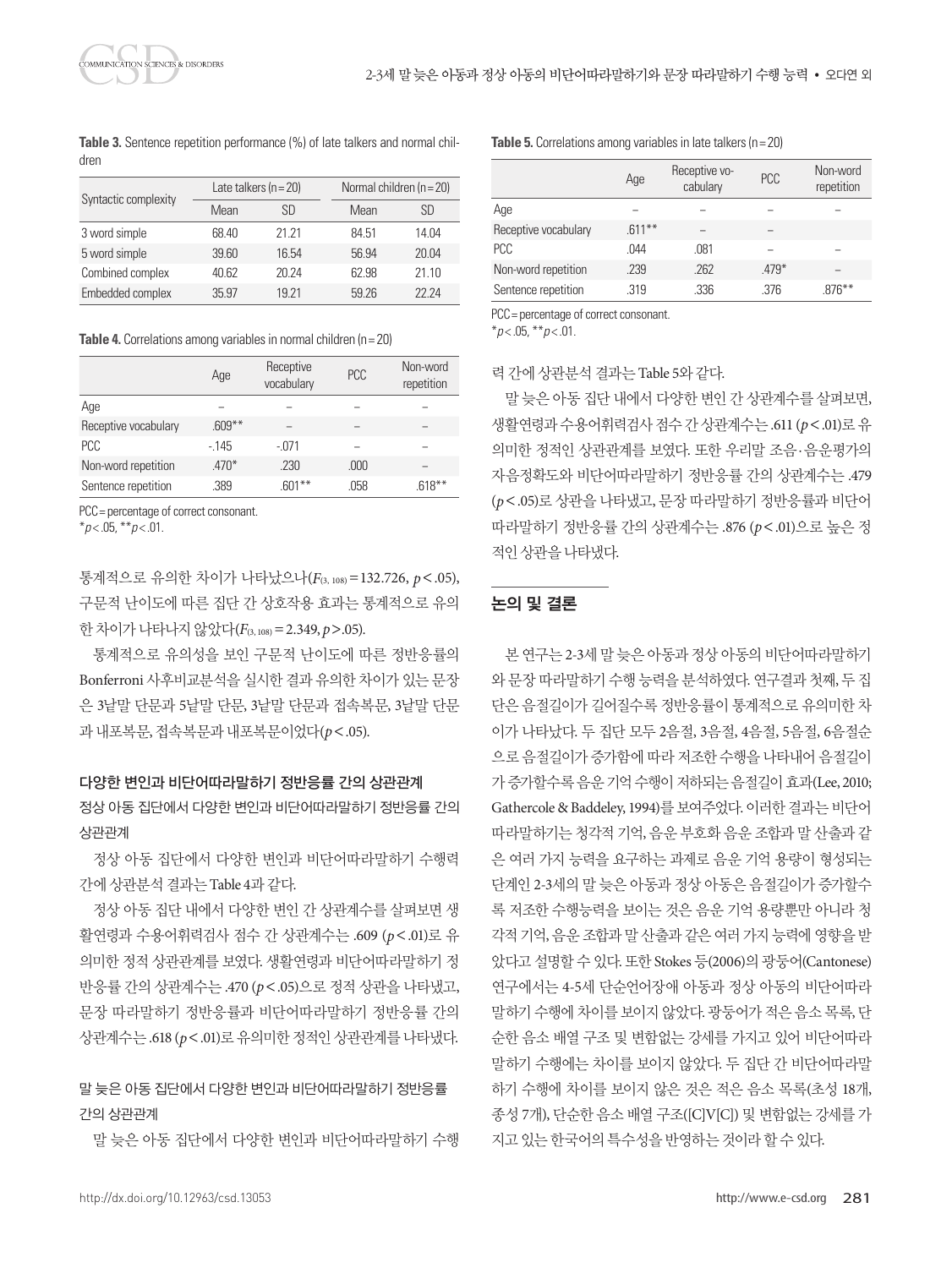준편차에서 말 늦은 아동이 정상 아동에 비해 2배나 높은 수치를 보여 자음정확도와 비단어따라말하기가 높은 상관을 보였다. 이는 한국어가 영어의 복잡한 음소 배열 구조보다 광둥어처럼 단순 음 소 배열 구조를 가지고 있기 때문이다(Lee, 2010). 즉, 조음·음운평 가의 평가 목록들의 음소 배열 구조가 복잡해지면 비단어따라말 하기수행률을낮추어말늦은아동을구별해낼수있을것이다.

**COMMUNICATION SCIENCES & DISORDERS** 

이상의결과들을통해 2-3세말늦은아동과정상아동의비단어 따라말하기수행에있어서는집단간차이를보이지않았다. 반면에 문장 따라말하기에서 말 늦은 아동은 정상 아동보다 구문적 난이 도에 따라서 문장 따라말하기의 수행력에 더 많은 차이를 나타냈 다. 복잡한 음소 배열 구조와 다양한 강세 패턴과 조음이 어려운 자 음군을 가진 영어권의 비단어따라말하기와 문장 따라말하기에서 단순언어장애아동을선별할수있었다(Archibald & Joanisse, 2009; Conti-Ramsden et al., 2001). 영어권의 연구결과와 달리 적은 음소 목록, 단순한 음소 배열 구조와 변함없는 강세를 가진 광둥어의 결 과, 문장 따라말하기에서만 다수어어장애 아동을 선별할 수 있었으 며(Stokes et al., 2006), 본 연구에서도 문장 따라말하기에서만 말 늦 은 아동을 선별할 수 있었다. 이는 한국어는 영어와 스웨덴어 비단 어따라말하기와 달리 광둥어처럼(Stokes et al., 2006) 적은 음소 목 록(초성 18개와 종성 7개)과 단순한 음소 배열 구조([C]V[C])를 가 지고 있으며, 강세 변화가 없는 특성을 가지고 있어 비단어따라말하 기에서 두 집단 간 차이가 없어 비단어따라말하기보다 문장 따라말 하기에서 말 늦은 아동을 더 민감하게 선별할 수 있었다. 따라서 비 단어따라말하기와 문장 따라말하기로 어린 아동들을 대상으로 조 기 진단을 할 수 있어 선별 검사도구로서 가능성을 확인할 수 있었 다. 후속 연구에서는 단순언어장애, 지적장애 등 다른 언어장애 아 동을 대상으로 연구하여 본 연구의 결과와 일치하는 알아볼 필요 가있다.

### **REFERENCES**

- Ahn, J. S., & Kim, Y. T. (2002). The effect of syntactic complexity on sentence and intelligibility between specific language impairment and normal children. *Korean Journal of Speech Sciences, 7,* 249-262.
- Alloway, T. P., Gathercole, S. E., Willis, C., & Adams, A. M. (2004). A structural analysis of working memory and related cognitive skills in young children. *Journal of Experimental Child Psychology, 87,* 85-106.
- Archibald, L. M. D. (2008). The promise of nonword repetition as a clinical tool. *Canadian Journal of Speech Language Pathology and Audiology, 32,* 21-28.

둘째, 구문적 난이도에 따른 문장 따라말하기정 반응률을 비교 하였을 때 말 늦은 아동집단이 정상 아동집단보다 정반응률이 통 계적으로 유의미하게 낮았으며, 집단 내 문장의 길어지고 구문구 조가 복잡해질수록 정반응률이 통계적으로 유의미하게 낮았다. 말 늦은 아동이 구문적 난이도에 따라 통계적으로 낮은 수행을 보 이는 것은 말 늦은 아동은 구문구조 해독 능력에 결함이 있기 때문 인 것으로 해석될 수 있으며, 말 늦은 아동이 특히 구문 영역의 발 달이 느리다고 보고한 선행연구들과 일치한다(Paul, 1993; Rescorla et al., 2000). 국내 선행연구인 Ahn과 Kim (2000)의 3세 단순언 어장애 아동과 정상 아동의 구문적 난이도에 따른 문장 따라말하 기 수행력 및 명료도를 비교한 연구에서 단순언어장애 아동이 정 상 아동에 비해 문장 따라말하기 수행력이 낮게 나타난 결과와도 일치한다. 또한 구문적 난이도에 따른 낮은 수행을 보인 말 늦은 아 동은 언어처리과정상의 결함으로도 설명할 수 있다. Alloway 등 (2004)은 4-6세 일반 아동을 대상으로 단기 기억의 기능적 구조와 관련된 인지 능력에 대해 연구한 결과, 초기 음운 인식과 단기 기억 능력으로 아동을 구별할 수 있다고 주장하였다. 문장 따라말하기 의 문장은 음운을 인식하여 이를 즉시 따라말하는 과제로 말 늦은 아동은 언어처리과정상의 미성숙과 결함에서 기인하는 것을 알 수 있다. 두 집단이 3낱말 단문에서 5낱말 단문, 접속복문과 내포복문 으로 문장의 길이가 증가함에 따라 수행력이 감소하는 것은 3낱말 단문에서보다 관형어나 부사어가 첨가된 5낱말 단문이 인지적으 로 더 부담이 되었을 것이다. Nam과 Ko (1996)의 연구에 따르면 관 형어가 포함된 5낱말 단문들은 단문이라기보다 복문에 가깝다고 보고, 연구자들은 관형어가 자신이 수식하는 낱말의 서술어 기능 을 하면 관계관형절로 간주하였다. 이에 본 연구에서 사용한 관형 어가 포함된 5낱말 단문은 형식상으로 단문이지만 그 특성상 관계 관형절 내포복문의 성격을 가지고 있다고 할 수 있다.

셋째, 말 늦은 아동과 정상 아동의 다양한 변인들(생활연령, 수 용어휘력검사 점수, 자음정확도, 비단어따라말하기, 문장따라말하 기)과 상관관계를 측정한 결과, 정상 아동의 경우 생활연령이 높을 수록, 문장 따라말하기 정반응률이 높을수록 비단어따라말하기 수행이 우수했다. 말 늦은 아동의 경우 자음정확도가 높을수록, 문 장 따라말하기 정반응률이 높을수록 비단어따라말하기 수행이 우수했다. 따라서 말 늦은 아동과 정상 아동의 두 집단 모두 비단어 따라말하기수행력과문장따라말하기수행력에높은상관을보여 같은 음운 기억 능력을 평가하는 것임을 알 수 있다. 조음·음운평 가에서 두 집단 모두 정상에 속하는 아동들로 구성되었지만 말 늦 은 아동의 경우 자음정확도가 높을수록 비단어따라말하기 수행 률이 높았다. 두 집단 모두 자음정확도의 평균이 비슷하였지만 표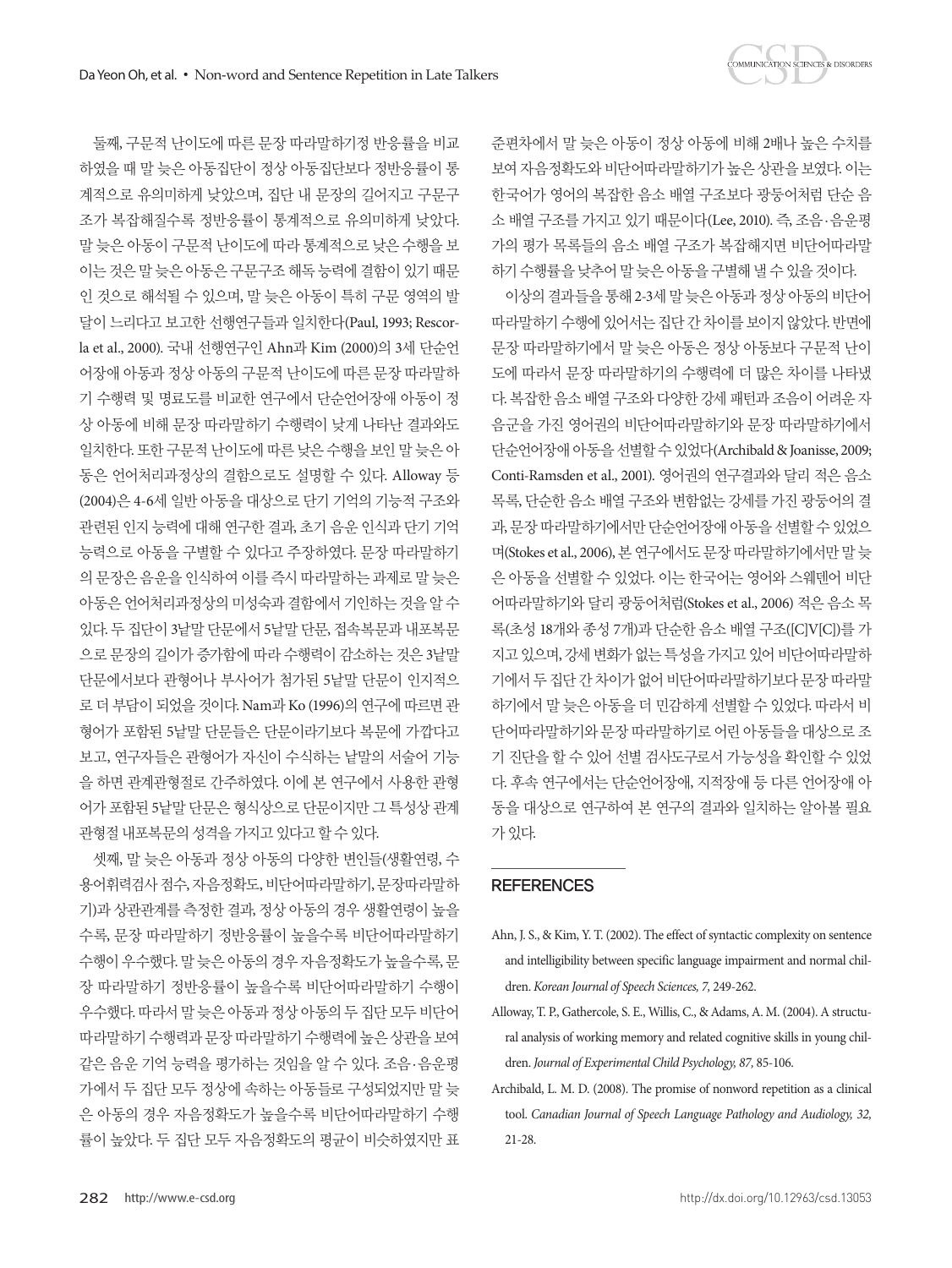- Archibald, L. M. D., & Joanisse, M. F. (2009). On the sensitivity and specificity of nonword repetition and sentence recall to language and memory impairments in children. *Journal of Speech, Language, and Hearing Research, 52,* 899-914.
- Baddeley, A. (1986). *Working memory.* New York, NY: Oxford University Press.
- Baddeley, A. D., Gathercole, S. E., & Papagno, C. (1998). The phonological loop as a language learning device. *Psychological Review, 105,* 158-173.
- Bishop, D. V. M., North, T., & Donlan, C. (1996). Nonword repetition as a behavioural marker for inherited language impairment: evidence from a twin study. *Journal of Child Psychology and Psychiatry, and Allied Disciplines, 37,* 391-403.
- Choi, W. N., & Nam, K. C. (2002). The Korean word length effect on audword recognition. *Journal of the Phonetic Society of Korea, 44,* 33-46.
- Coady, J. A., & Evans, J. L. (2008). Uses and interpretations of non-word repetition tasks in children with and without specific language impairments (SLI). *International Journal of Language and Communication Disorders, 43,* 1-40.
- Conti-Ramsden, G., Botting, N., & Faragher, B. (2001). Psycholinguistic markers for specific language impairment (SLI). *Journal of Child Psychology and Psychiatry, 42,* 741-748.
- Devescovi, A., & Caselli, M. C. (2007). Sentence repetition as a measure of early grammatical development in Italian. *International Journal of Language and Communication Disorders, 42,* 187-208.
- Dollaghan, C., & Campbell, T. (1998). Nonword repetition and child language impairment. *Journal of Speech, Language, and Hearing Research, 41,* 1136- 1146.
- Gathercole, S. E. (2006). Nonword repetition and word learning: the nature of the relationship. *Applied Psycholinguistics, 27,* 513-543.
- Gathercole, S. E., & Adams, A. M. (1993). Phonological working memory in very young children. *Developmental Psychology, 29,* 770-778.
- Gathercole, S. E., & Baddeley, A. D. (1989). Evaluation of the role of phonological STM in the development of vocabulary in children: a longitudinal study. *Journal of Memory and Language, 28,* 200-213.
- Gathercole, S. E., & Baddeley, A. D. (1994). Children's phonological working memory: contributions of long-term knowledge and rehearsal. *Journal of Memory and Language, 33,* 672-688.
- Hoff, E., Core, C., & Bridges, K. (2008). Non-word repetition assesses phonological memory and is related to vocabulary development in 20- to 24-month-olds. *Journal of Child Language, 35,* 903-916.
- Kim, Y. T., & Shin, M. J. (2004). *Urimal Test of Articulation and Phonology*

*(U-TAP).* Seoul: Hakjisa

- Kim, Y. T., Hong, G. H., Kim, K. H., Jang, H. S., & Lee, J. Y. (2009). *Receptive & expressive vocabulary test (REVT).* Seoul: Seoul Community Rehabilitation Center.
- Kohnert, K., Windsor, J., & Yim, D. (2006). Do language-based processing tasks separate children with language impairment from typical bilinguals? *Language Disabilities Research & Practice, 21,* 19-29.
- Lee, H. J. (2010). *The influences of number of syllables and wordlikeness on 3- to 5 year-old Korean-English bilingual children's nonword repetition* (Master's thesis). Ewha Womans University, Seoul, Korea.
- Lee, J. M. (2001). *The production of grammatical morphemes of children with SLI in sentence repetition* (Master's thesis). Dankook University, Yongin, Korea.
- Lee, Y., Yim, D., & Sim, H. (2012). Phonological processing skills and its relevance to receptive vocabulary development in children with early cochlear implantation. *International Journal of Pediatric Otorhinolaryngology, 76,*  1755-1760.
- Leonard, L. B., Schwartz, R. G., Morris, B., & Chapman, K. (1981). Factors influencing early lexical acquisition: lexical orientation and phonological composition. *Child Development, 52,* 882-887.
- Manhardt, J., & Rescorla, L. (2002). Oral narrative skills of late talkers at ages 8 and 9. *Applied Psycholinguistics, 23,* 1-21.
- Nam, K. S., & Ko, Y. K. (1993). *Theories of standard Korean grammar,* 2nd ed. Seoul: Top
- Paul, R., Hernandez, R., Taylor, L., & Johnson, K. (1996). Narrative development in late talkers: early school age. *Journal of Speech and Hearing Research, 39,* 1295-1303.
- Paul, R. (1993). Patterns of development in late talkers: preschool years. *Journal of Childhood Communication Disorders, 15,* 7-14.
- Rescorla, L., Dahlsgaard, K., & Roberts, J. (2000). Late-talking toddlers: MLU and IPSyn outcomes at 3;0 and 4;0. *Journal of Child Language, 27,* 643-664.
- Shin, H. S., Han, K. J., Oh, K. S., Oh, J. J., & Ha, N. M. (2002). *Korean Denver II.* Seoul: Hyunmoonsa.
- Smith, B. L., McGregor, K. K., & Demille, D. (2006). Phonological development in lexically precocious 2-year-olds. *Applied Psycholinguistics, 27,* 355- 375.
- Stoel-Gammon, C., & Sosa, A. V. (2007). Phonological development. In E. Hoff & M. Shatz (Eds.), *The Blackwell handbook of language development* (pp. 238-256). Oxford: Blackwell Publishing.

Stokes, S. F., Wong, A. M., Fletcher, P., & Leonard, L. B. (2006). Nonword re-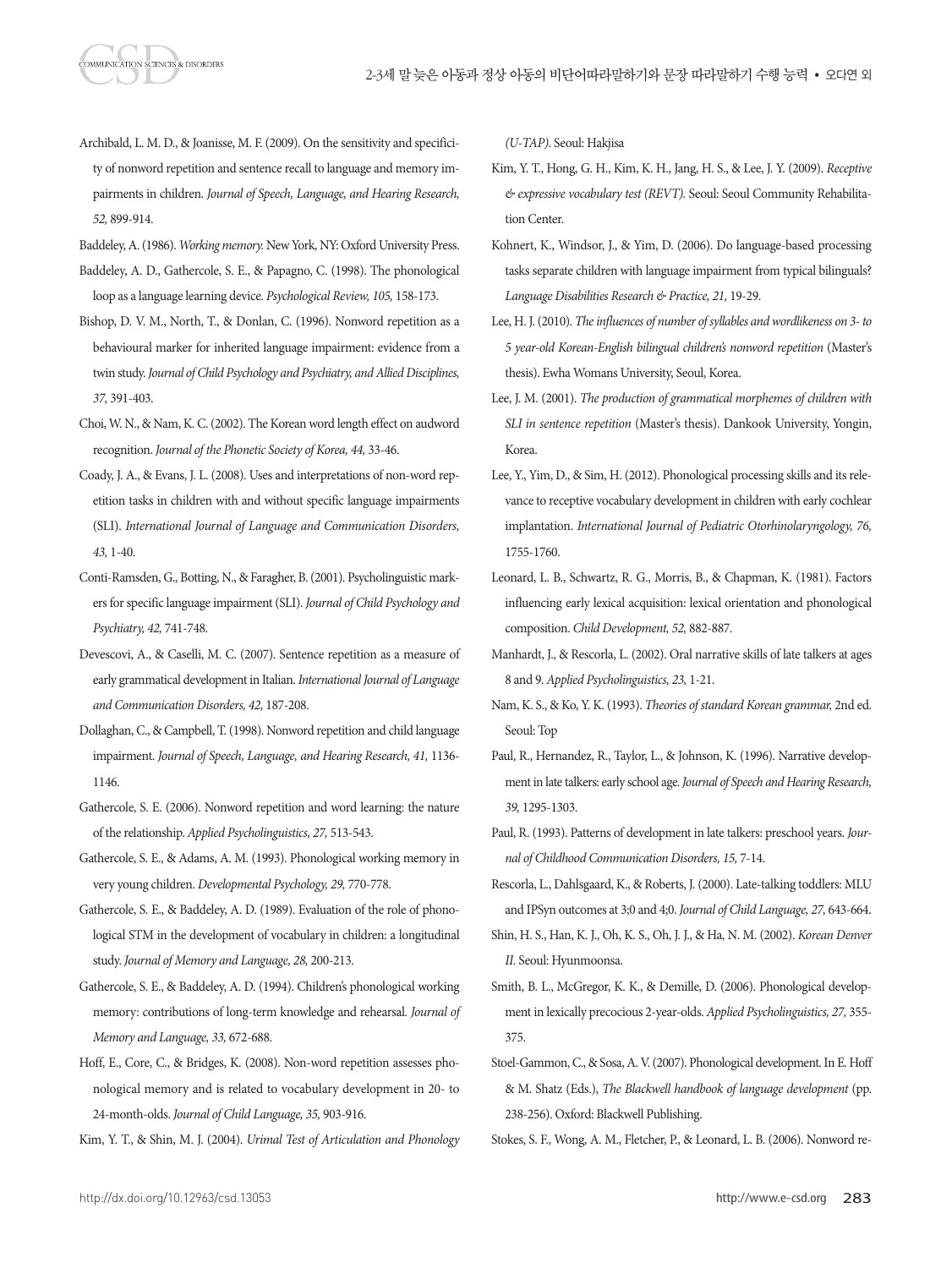

petition and sentence repetition as clinical markers of specific language impairment: the case of Cantonese. *Journal of Speech, Language, and Hearing Research, 49,* 219-236.

Thal, D., & Bates, E. (1988). Language and gesture in late talkers. *Journal of Speech and Hearing Research, 31,* 115-123.

Weismer, S. E., Tomblin, J. B., Zhang, X., Buckwalter, P., Chynoweth, J. G., &

Jones, M. (2000). Nonword repetition performance in school-age children with and without language impairment. *Journal of Speech, Language, and Hearing Research, 43,* 865-878.

Zamuner, T. S., Gerken, L., & Hammond, M. (2004). Phonotactic probabilities in young children's speech production. *Journal of Child Language, 31,* 515-536.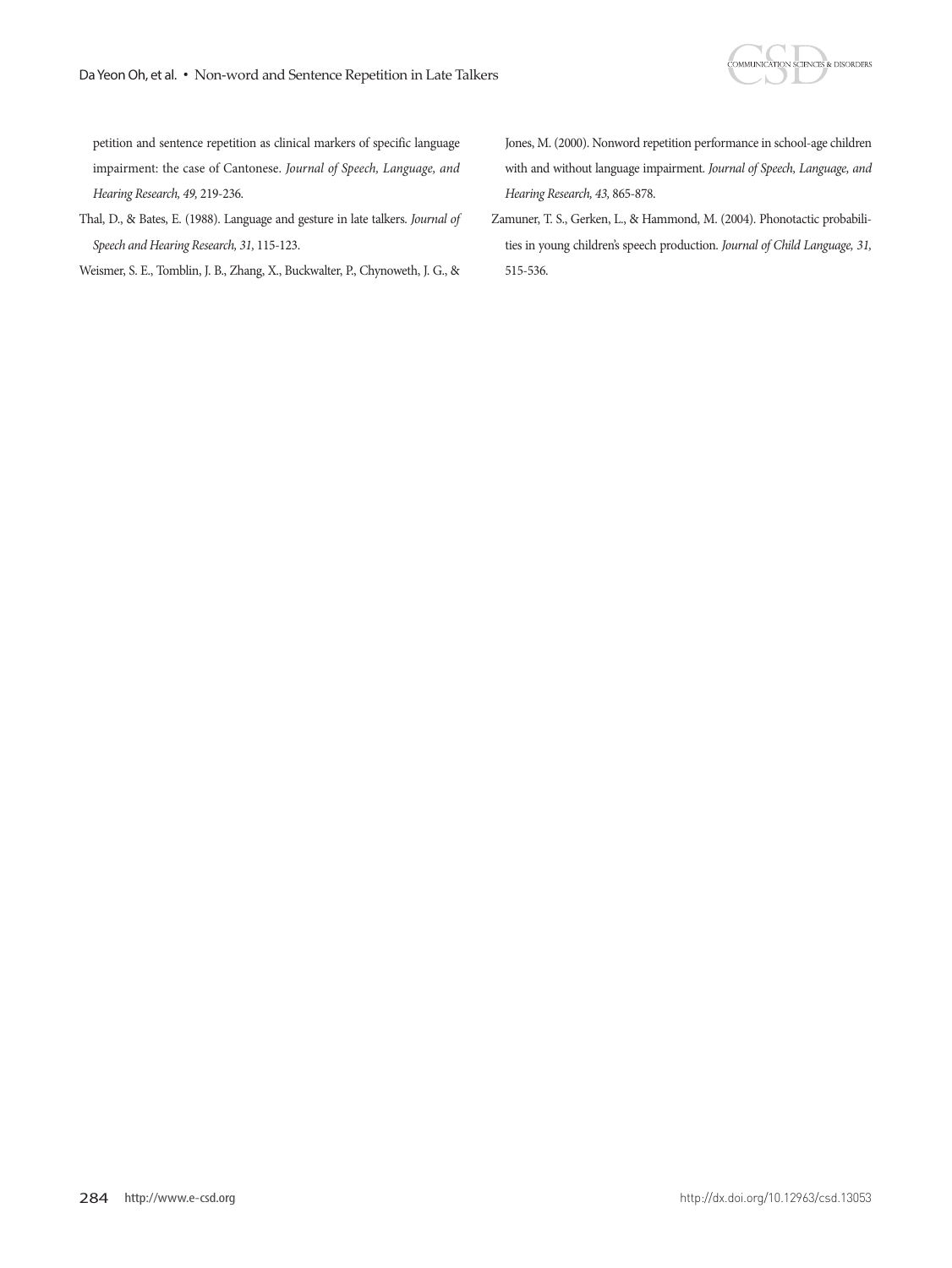

#### **Appendix 1.** 비단어따라말하기

비단어따라말하기 과제 기록지

| 아동이름(성별) | 생년월일(생활연령) |  |
|----------|------------|--|
| 장애 유무    | 검사일(검사자)   |  |

| 문항             | 비단어    | 아동반응 | 점수 | 비고 |
|----------------|--------|------|----|----|
| $\mathbf{1}$   | 누베     |      |    |    |
| $\overline{2}$ | 마뚜     |      |    |    |
| $\mathsf{3}$   | 조나     |      |    |    |
| $\overline{4}$ | 퍼틱     |      |    |    |
| 5              | 버줍디    |      |    |    |
| $\,$ 6 $\,$    | 까다굳    |      |    |    |
| $\overline{7}$ | 모단기    |      |    |    |
| $\,8\,$        | 니아토    |      |    |    |
| $\mathsf 9$    | 토보가인   |      |    |    |
| $10$           | 머구낭뿔   |      |    |    |
| 11             | 푸가태지   |      |    |    |
| $12\,$         | 드반거노   |      |    |    |
| 13             | 조매누버리  |      |    |    |
| 14             | 레빌애티머  |      |    |    |
| 15             | 누빈재구밈  |      |    |    |
| 16             | 바즘다거니  |      |    |    |
| $17\,$         | 무지다바리노 |      |    |    |
| 18             | 로밉띠르저니 |      |    |    |
| $19$           | 보마데낭까두 |      |    |    |
| 20             | 미기돋아캐바 |      |    |    |
| 총점             |        |      |    |    |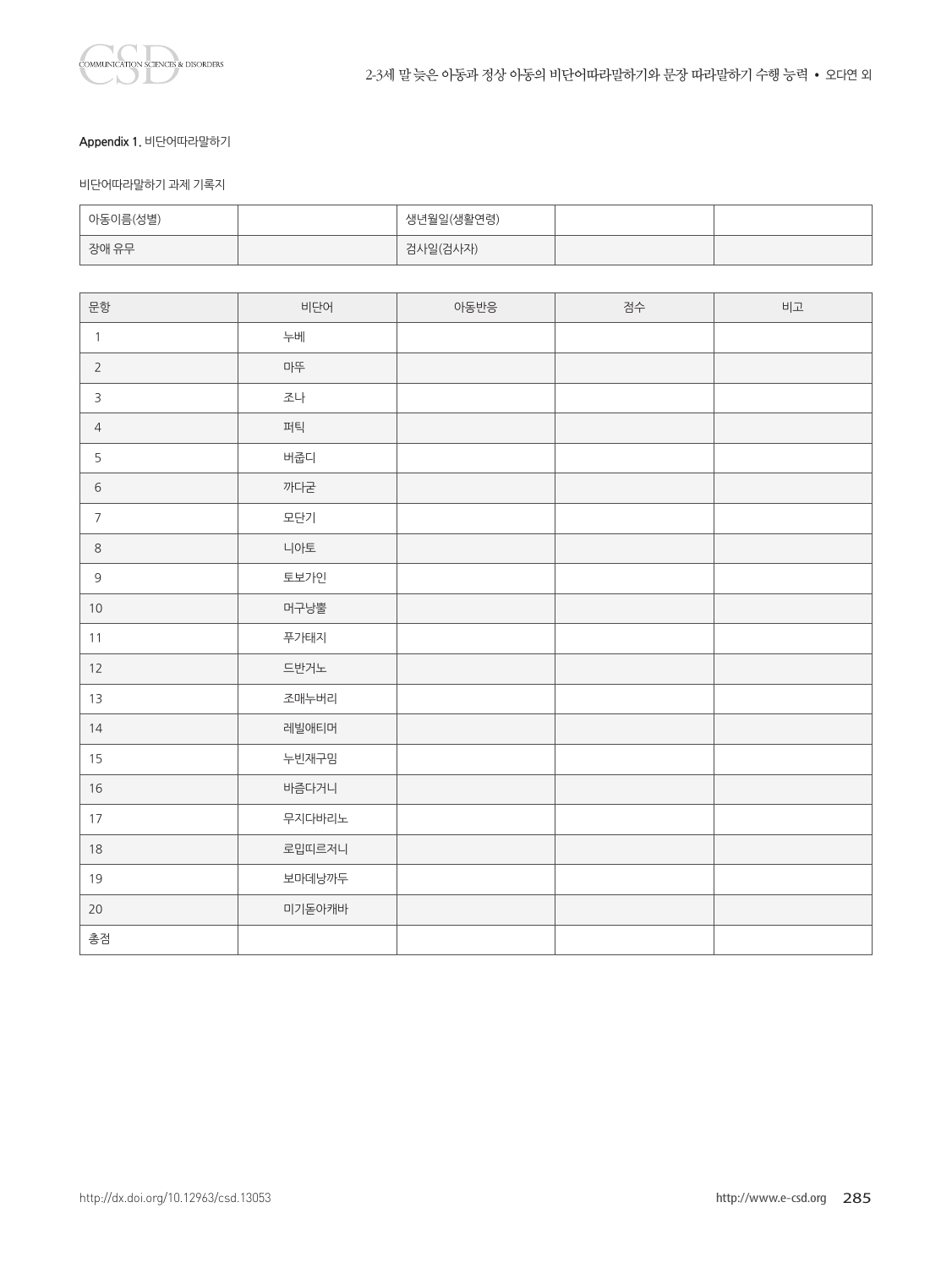

## **Appendix 2.** 문장 따라말하기

# 문장 따라말하기 과제 기록지

| 아동이름(성별) | 생년월일(생활연령) |  |
|----------|------------|--|
| 장애 유무    | 검사일(검사자)   |  |

| 문항             | 문장종류 | 어절수 | 검사문장                | 아동의 반응 | 점수 |
|----------------|------|-----|---------------------|--------|----|
| 연습             |      |     | 아기가 울어요             |        |    |
| 문항             |      |     | 머리를 빗어요.            |        |    |
| $\mathbf{1}$   | 단문   | 3   | 그림을 연필로 그려요.        |        |    |
| $\overline{2}$ | 단문   | 3   | 색종이를 풀로 붙여요.        |        |    |
| 3              | 단문   | 3   | 머리를 샴푸로 감아요.        |        |    |
| 4              | 단문   | 3   | 동생이 그림책을 봐요.        |        |    |
| 5              | 단문   | 3   | 엄마가 치마를 입어요.        |        |    |
| 6              | 단문   | 3   | 아빠가 신문을 읽어요.        |        |    |
| 7              | 단문   | 3   | 아가가 집에서 놀아요         |        |    |
| 8              | 단문   | 3   | 친구가 차에서 내려요.        |        |    |
| 9              | 단문   | 3   | 엄마가 시장에서 와요.        |        |    |
| 10             | 단문   | 5   | 동생이 작은 칫솔로 이빨을 닦아요. |        |    |
| 11             | 단문   | 5   | 엄마가 커다란 비누로 빨래를 해요. |        |    |
| 12             | 단문   | 5   | 친구가 작은 가위로 종이를 잘라요. |        |    |
| 13             | 단문   | 5   | 아빠가 동생한테 맛있는 빵을 줘요. |        |    |
| 14             | 단문   | 5   | 아빠가 아가한테 작은 공을 던져요. |        |    |
| 15             | 단문   | 5   | 아빠가 아가한테 예쁜 옷을 사줘요. |        |    |
| 16             | 단문   | 5   | 친구가 밖에서 그네를 재밌게 타요. |        |    |
| 17             | 단문   | 5   | 엄마가 부엌에서 밥을 맛있게 해요. |        |    |
| 18             | 단문   | 5   | 엄마가 시장에서 사과를 조금 사요. |        |    |
| 19             | 접속   | 5   | 친구가 목욕을 하고 머리를 감아요. |        |    |
| 20             | 접속   | 5   | 동생이 바지를 입고 양말을 신어요. |        |    |
| 21             | 접속   | 5   | 엄마가 청소를 하고 걸레를 빨아요. |        |    |
| 22             | 접속   | 5   | 아가가 아파서 주사를 많이 맞아요. |        |    |
| 23             | 접속   | 5   | 친구가 배고파서 밥을 빨리 먹어요. |        |    |
| 24             | 접속   | 5   | 아빠가 힘들어서 하품을 크게 해요. |        |    |
| 25             | 접속   | 5   | 아가가 안자면 엄마가 우유를 줘요. |        |    |
| 26             | 접속   | 5   | 동생이 추우면 엄마가 이불을 줘요. |        |    |
| 27             | 접속   | 5   | 동생이 아프면 아빠가 약을 사와요. |        |    |
| 28             | 내포   | 5   | 친구는 수영을 하는 것을 좋아해요. |        |    |
| 29             | 내포   | 5   | 친구는 노래를 하는 것을 싫어해요. |        |    |
| 30             | 내포   | 5   | 아가는 그림을 그리는 것을 못해요. |        |    |
| 31             | 내포   | 5   | 친구가 잠을 자는 강아지를 깨워요. |        |    |
| 32             | 내포   | 5   | 아빠가 아가를 때린 동생을 혼내요. |        |    |
| 33             | 내포   | 5   | 아빠가 청소를 하는 엄마를 불러요. |        |    |
| 34             | 내포   | 5   | 엄마가 머리를 빨리 감으라고 해요. |        |    |
| 35             | 내포   | 5   | 아빠가 방을 깨끗이 닦으라고 해요. |        |    |
| 36             | 내포   | 5   | 아빠가 창문을 세게 닫으라고 해요. |        |    |
| 총점             |      |     |                     |        |    |